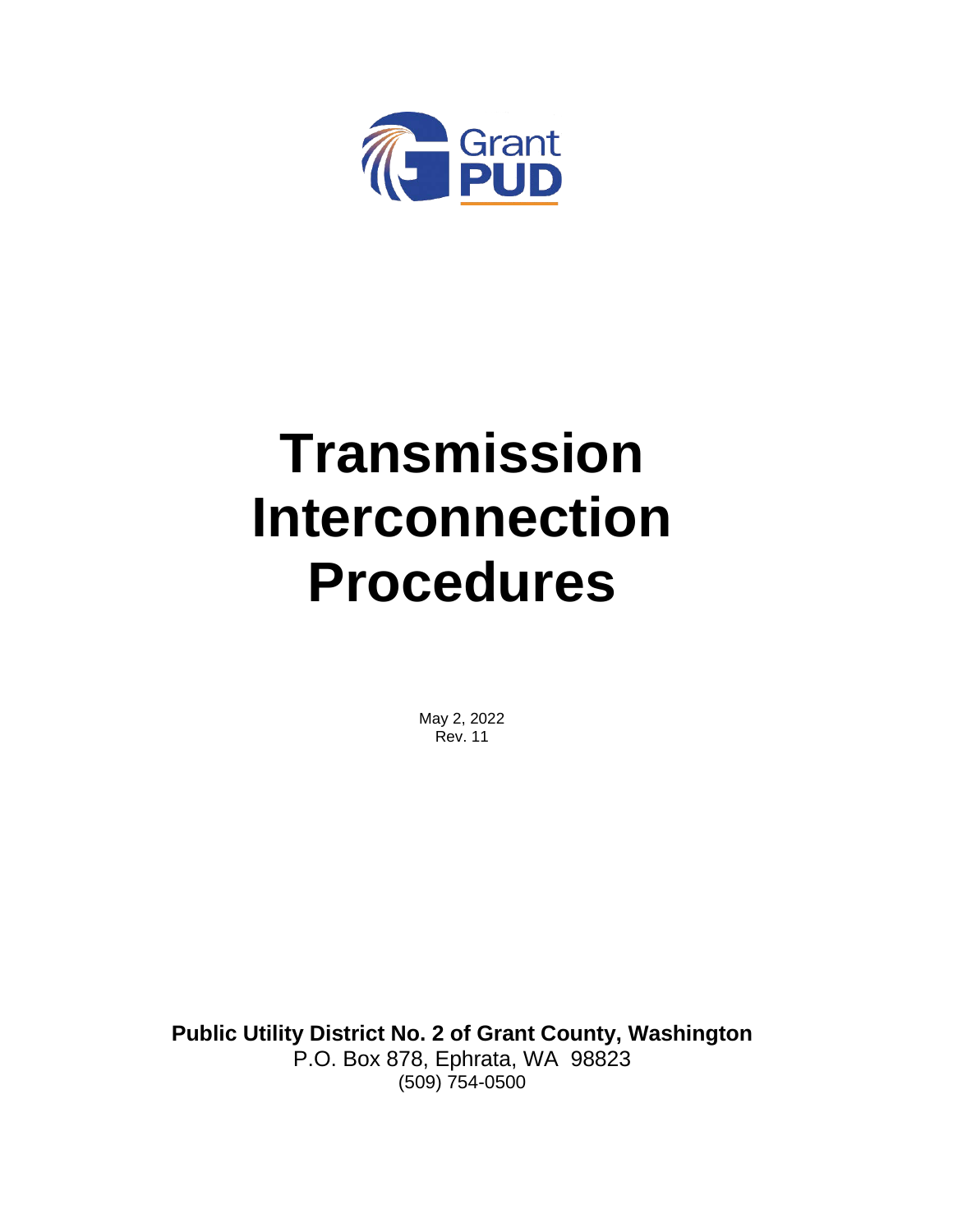# **Table of Contents**

| 2              |  |
|----------------|--|
| $\mathcal{S}$  |  |
| $\overline{4}$ |  |
| 5              |  |
| 6              |  |
| $7\phantom{0}$ |  |
| 8              |  |
| 9              |  |
|                |  |
|                |  |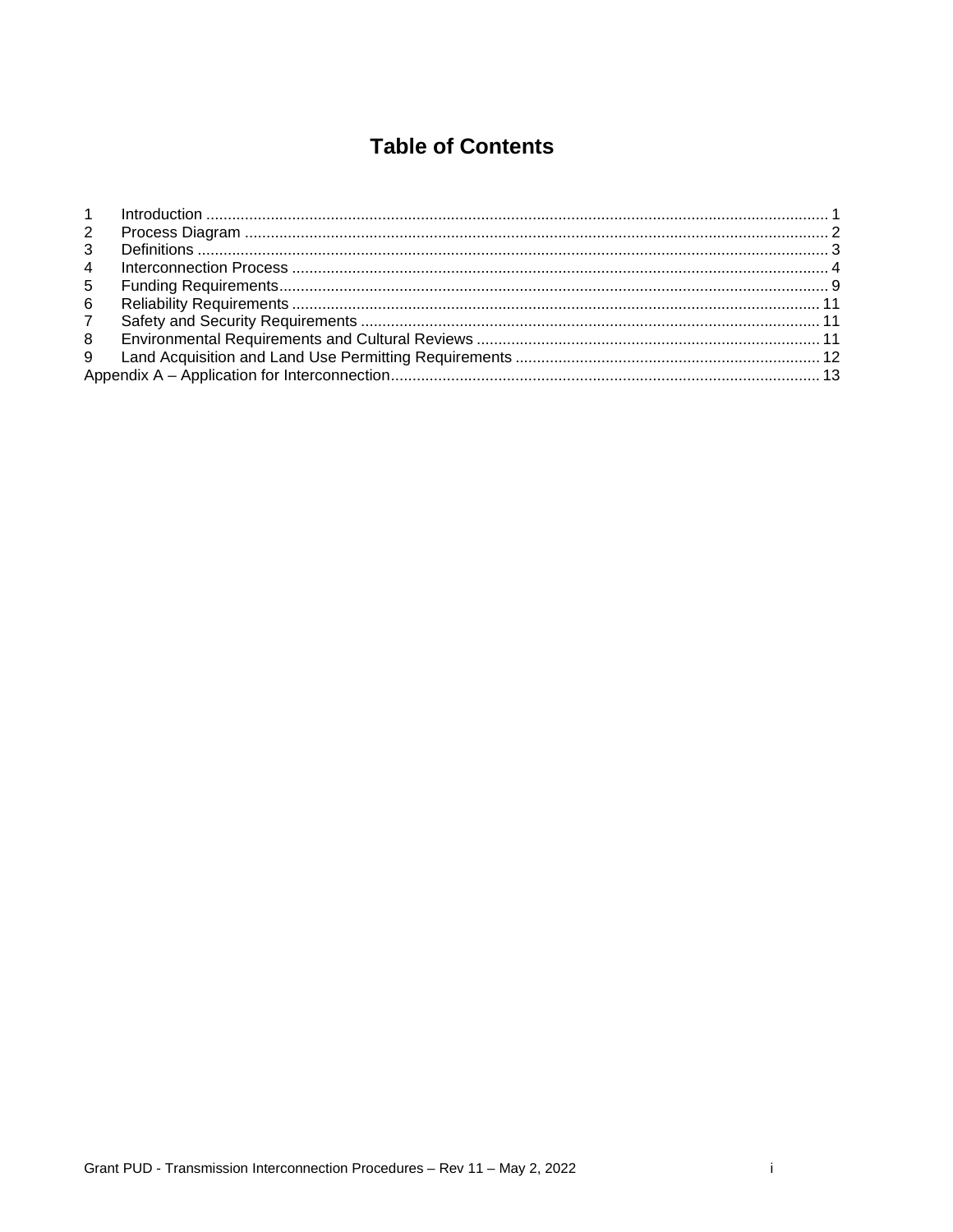## <span id="page-2-0"></span>**1 Introduction**

**Public Utility District No. 2 of Grant County, Washington (Grant PUD)** welcomes your interest in interconnection to our transmission system. These procedures are intended to aid those seeking to interconnect generation, transmission, and or end-user facilities to Grant PUD transmission facilities.

Grant PUD's transmission system includes transmission lines and substation/switchyards at the voltages of 230 kV and 115 kV. The primary purpose of the system is to serve Grant PUD's retail load with power from the Priest Rapids Project and purchases utilizing interties to other transmission entities. Grant PUD's transmission system is also available to entities that qualify to interconnect to the system by utilizing the processes in this document.

This document describes the general requirements and process for interconnection, addition, or modification to Grant PUD's transmission facilities. Please note there may be additional requirements depending upon the location and scope of the proposed interconnection. This document also provides an overview of funding, reliability, safety and security, environmental, land acquisition and contractual requirements.

Interconnection is a separate but parallel process to other processes, including the environmental review process outlined in the State Environmental Policy Act (SEPA) Implementing Procedures, and Grant PUD's land acquisition process. These processes may share steps in order to ensure an efficient interconnection. It is Grant PUD's intent to make the processes as seamless as possible.

The steps described within this document are offered as a general procedure. Grant PUD reserves the right to modify them without notice to meet changing conditions and for the protection of our system. Additional requirements are set forth in the Grant PUD Interconnection Technical Requirements, which may be amended from time to time.

For additional information on Grant PUD, please visit our web site at [www.grantpud.org.](http://www.grantpud.org/)

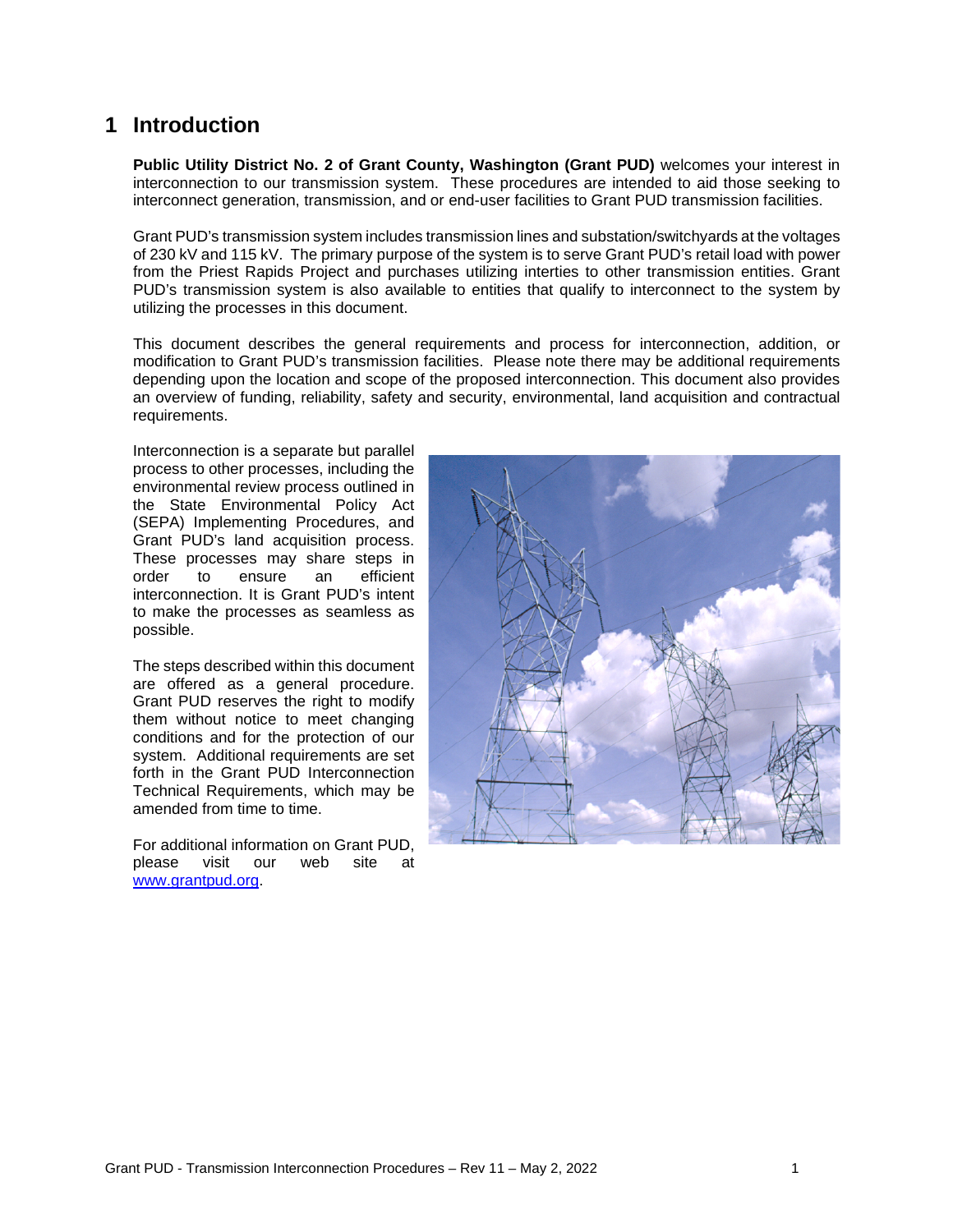## <span id="page-3-0"></span>**2 Process Diagram**

The following diagram contains a high-level overview of the interconnection process and is not intended to show every step.

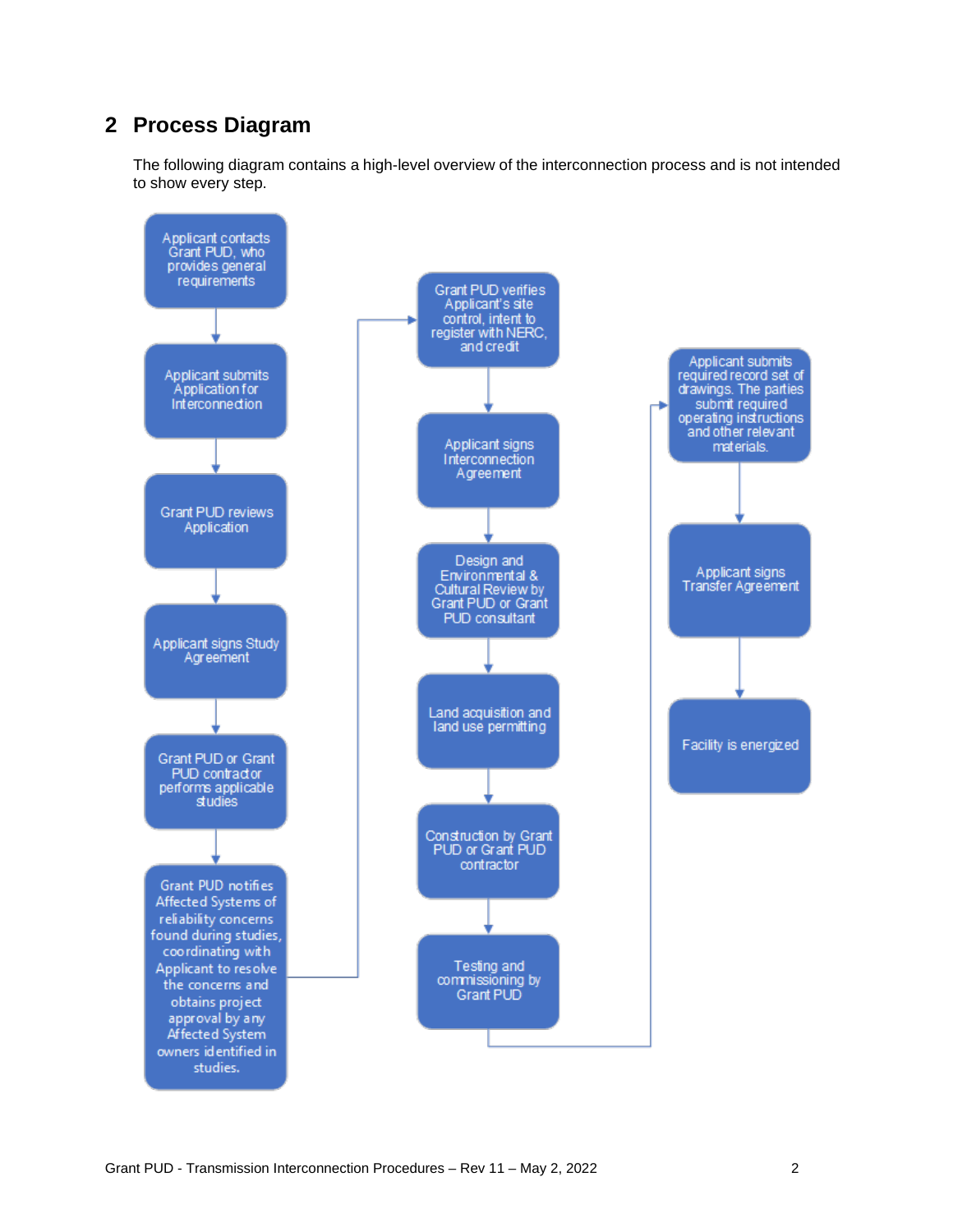## <span id="page-4-0"></span>**3 Definitions**

**Affected System Study –** A study to determine the effects of a project to an electric system other than Grant PUD's transmission system that may be affected by the proposed interconnection and to determine an estimate of the costs to mitigate the effects.

**Applicant** – The entity that applies for an interconnection to the Grant PUD transmission system.

**Balancing Authority** (BA) - The responsible entity that integrates resource plans ahead of time, maintains demand and resource balance within a Balancing Authority Area, and supports Interconnection frequency in real time

**Balancing Authority Area** (BAA) - The collection of generation, transmission, and loads within the metered boundaries of the Balancing Authority. The Balancing Authority maintains load-resource balance within this area

**Direct Assignment Facilities** – Facilities that will be owned by Grant PUD that are for the sole purpose of accommodating Applicant's interconnection request.

**Energy Resource** – A generating resource intended to meet load in a BAA other than (outside) the Grant PUD BAA.

**Facilities Study** – a study regarding the estimated cost of and schedule for required facilities to accommodate Applicant's interconnection request.

**Feasibility Study** - a preliminary study to determine initial estimates for the cost and system limitations associated with Applicant's interconnection request.

**Grant PUD Interconnection Technical Requirements** – A Grant PUD document that specifies certain technical requirements for interconnecting to the Grant PUD transmission system.

**Grant PUD Transmission Planning Guidelines** – a Grant PUD document that specifies certain criteria regarding the Grant PUD transmission system.

**Interconnection Agreement** – An agreement between Grant PUD and Applicant that defines the terms and conditions of the interconnection.

**Material Modification -** those modifications that have a material impact on the cost or timing of any interconnection request with a later queue priority date.

**Natural and Cultural Resource Review Process (NCRRP)** – a project review process conducted by Grant PUD, or its designee, to ensure compliance with environmental permitting, land use permitting, and cultural resources.

**Network Upgrades** - The additions, modifications, and upgrades to Grant PUD's transmission system required to accommodate Applicant's interconnection request that are not considered to be Direct Assignment Facilities.

**Point of Change of Ownership** - the point where the Applicant's facilities connect to Grant PUD's facilities.

**Site Control** – The demonstration that Applicant has outright ownership of a site, a contract to purchase, or an option on the property and there are no known environmental, cultural, or other hindrances that would prohibit Applicant from developing the proposed project.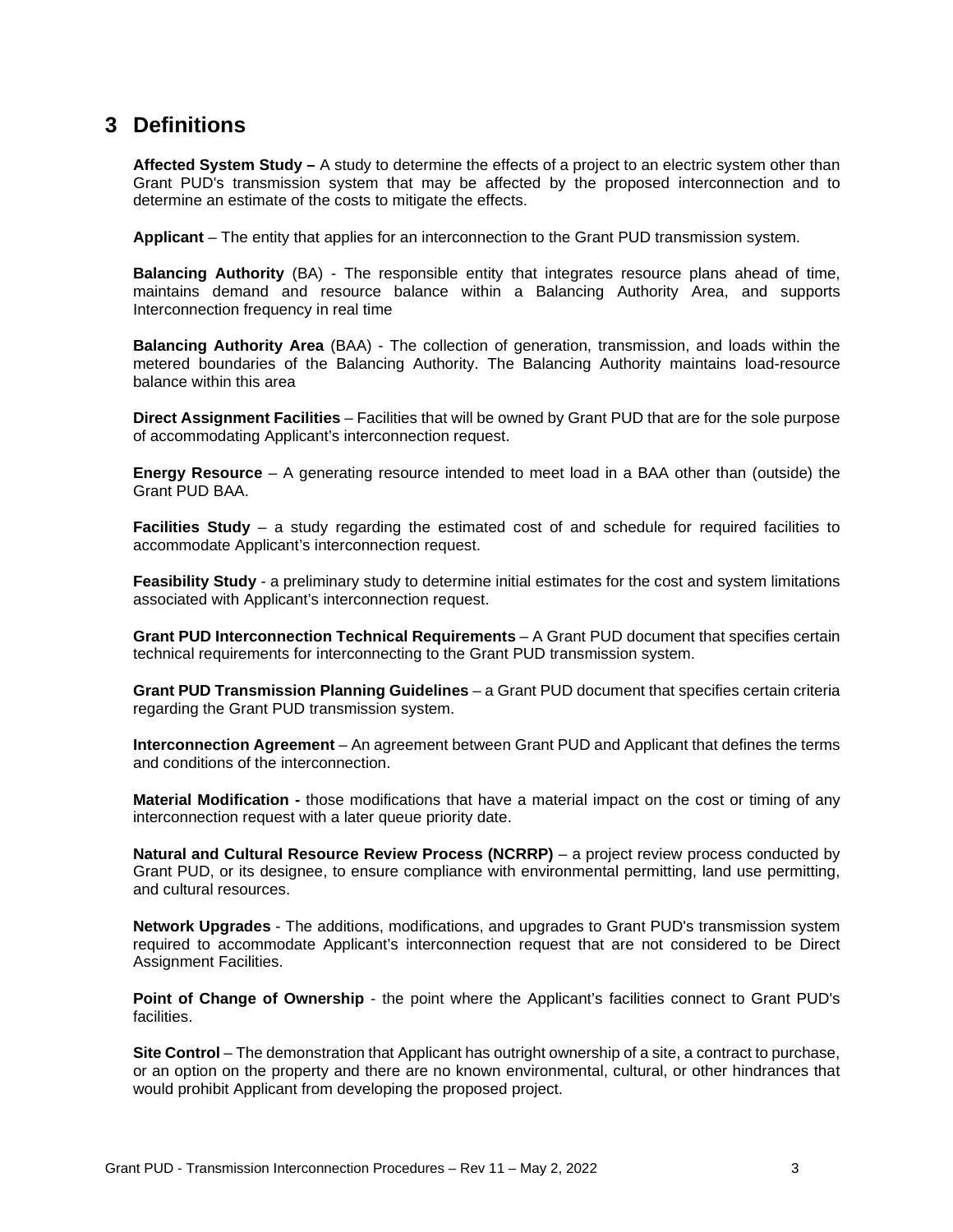**Study Agreement** – An agreement that specifies the terms and scope of certain studies associated with Applicant's interconnection request.

**System Impact Study** - an assessment of the adequacy of the electrical system and an estimate of the costs that may be incurred in order to accommodate Applicant's interconnection request.

**Transfer Service** – The service provided by Grant PUD to receive power from a customer at a point on the Grant PUD Transmission System and deliver the same power to a customer at a different point on the Grant PUD transmission system.

**Transfer Service Study** – A study to assess the adequacy of Grant PUD's transmission system to accommodate a request to utilize the Grant PUD system for transmission service.

## <span id="page-5-0"></span>**4 Interconnection Process**

Each request for interconnection is evaluated on a case-by-case basis and is subject to meeting reasonable needs of the Applicant. A request for a Material Modification of an existing interconnection will be treated in the same manner as a request for a new interconnection.

Grant PUD assumes responsibilities to operate and maintain interconnected facilities within Grant PUD switching stations, substations, and on Grant transmission structures.

The process of interconnection to Grant PUD facilities does not involve nor guarantee transmission capacity or Transfer Service. These are part of a separate application process. For information regarding Transfer Service contact the Manager of Transmission Services.

There are several steps in the interconnection process. Within legal and technical parameters, the steps in this process may be modified by Grant PUD on a case-by-case basis depending upon the specific circumstances of the requested interconnection.

#### **4.1 Step 1 - Contact Grant PUD and submit application**

Applicants are encouraged to discuss proposed projects with the Manager of Transmission Services. Discussion and subsequent review of the request will help Grant PUD determine what studies are necessary. After initial contact, an entity will need to submit an application for interconnection (Appendix A). A non-refundable application processing fee of \$5,000.00 must accompany the application.

Applicants are encouraged to review the Grant PUD Interconnection Technical Requirements.

Applicant should be aware that requests for interconnection can take 54 months or more to complete the study, design, and construction process. Applicants are encouraged to plan accordingly. Except, by mutual agreement, the proposed date of interconnection in the application may be no more seven years from the date the application is submitted.

Grant PUD will review the interconnection request prior to contacting Applicant regarding proceeding further. If the request impacts other systems, Grant PUD will be in contact with the appropriate entities, which may occur at any time in the interconnection process. The adjacent affected system owner may require additional study work.

When submitting an interconnection request to Grant PUD, Applicant should provide as much of the information as possible to help expedite the design or review process. The information required is indicated on the application for interconnection. Grant PUD may request additional information not listed on the application for interconnection at any point in interconnection process.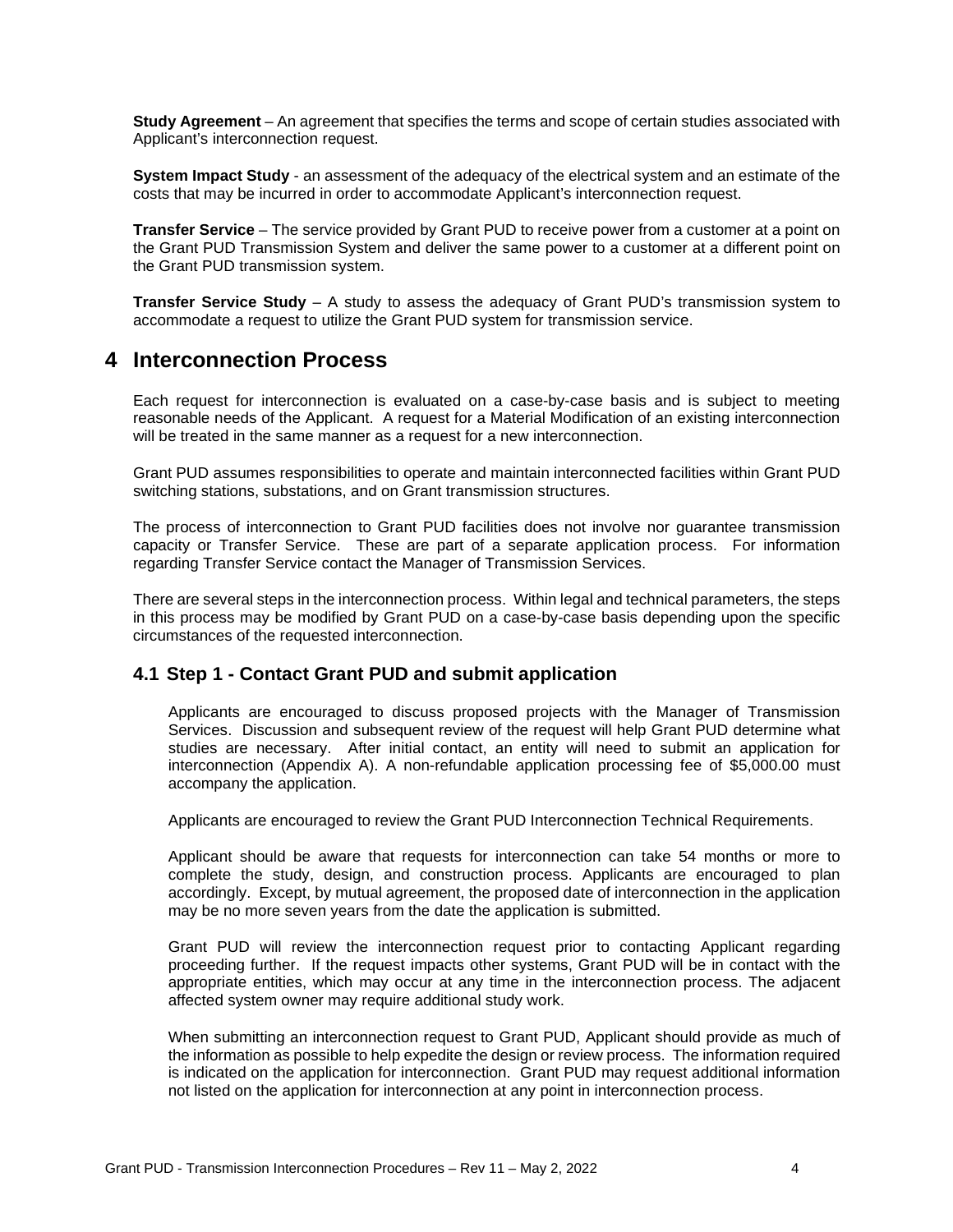The application for interconnection is not an application for transmission capacity or Transfer Service.

If Grant PUD denies the request for interconnection, or deems the request for interconnection is incomplete, a summary of reasons will be provided, and Grant PUD will make every reasonable effort to support the Applicant in revising the request, as applicable. An interconnection request will not be given a position in the Grant interconnection Queue until the application is considered sufficient by Grant PUD. Grant PUD may request additional information not provided in the initial application at any time during the study and interconnection process.

## **4.2 Step 2 – Studies**

The studies performed under the Study Agreement are a Feasibility Study, a System Impact Study, a Facilities Study, and a Transfer Service Study. Not all of the studies may be required in all cases. The Transfer Service Study can only be performed under the Study Agreement if Applicant submits a separate application to Grant PUD for Transfer Service.

Applicant shall execute the Study Agreement within 30 calendar days following Grant PUD's offer of the Study Agreement signed by Grant PUD. If Applicant does not execute the agreement within 30 calendar days, the Applicant's request will be removed from Grant PUD's interconnection queue. Grant PUD will supply the Study Agreement to Applicant for review at least 14 days prior to offering the agreement for execution, unless applicant indicates a willingness to sign the agreement prior to 14 days.

Grant will study all generation interconnection requests as an Energy Resource.

#### **4.2.1. Feasibility Study**

Grant PUD's system planning area, or its designee, will conduct a Feasibility Study. The purpose of a Feasibility Study is to take a high-level look at Applicant's proposed interconnection to determine if there are any easily identifiable issues that need be addressed. If Applicant requests to move directly to the System Impact Study, Grant PUD will determine on a case by case basis if this request will be granted.

The deposit required for the Feasibility Study will be \$12,000.

The Feasibility Study is a preliminary analysis of the power flow and short circuit impacts to the system, and the report shall be brief and provide the following high-level information:

- preliminary identification of any circuit breaker short circuit capability limits exceeded as a result of the interconnection;
- preliminary identification of any thermal overload or voltage limit violations resulting from the interconnection; and
- preliminary description and non-binding estimated cost of facilities required to interconnect to the Grant PUD transmission system and to address the identified short circuit and power flow issues.

#### **4.2.2. System Impact Study (SIS)**

Grant PUD's system planning group, or its designee, will conduct a SIS. The study will assess the capability of the transmission system to support the requested interconnection, including any special studies necessary to evaluate the need to offset potential Grant PUD control performance problems. The SIS will also identify any preliminary reliability impacts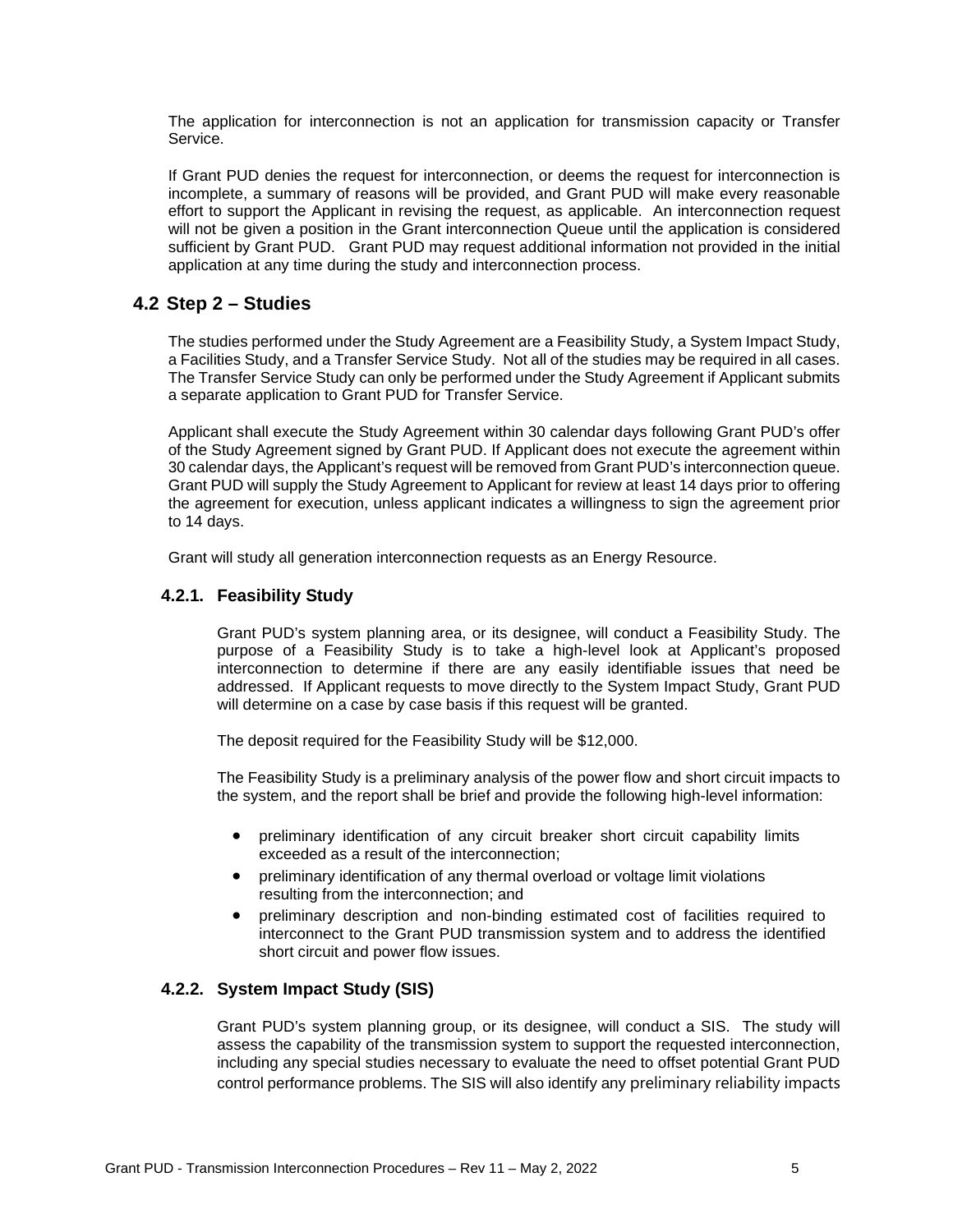to Affected Systems and notification of issues discovered will be made to those responsible for these systems.

Applicant must demonstrate Site Control prior to Grant performing a SIS.

The deposit required for the SIS will be \$70,000.

The study will use the guidelines detailed in Grant PUD's Guidelines for Transmission System Planning (available upon request) and will need to satisfy applicable North American Reliability Corporation (NERC) and Western Electric Coordinating Council (WECC) reliability criteria and requirements. The study process may include discussions with entities which could be affected by the interconnection and regional planning organizations and there may be a need to perform an Affected System Study in cooperation with the affected entity.

The study will identify system constraints and re-dispatch options and any necessary Direct Assignment Facilities and Network Upgrades.

As part of the study, Grant PUD will review the system impact, reliability and capability of the transmission facilities given the addition of the proposed interconnection. The study will include, but not be limited to, power flow, system dynamic stability and short circuit analysis. Sub-synchronous resonance studies may also be required. It is the responsibility of the Applicant to provide any specialized modeling data from the WECC approved model list and in PowerWorld formats consistent with NERC's Reliability Guidelines (BPS--Connected Inverter-Based Resource Performance), the document produced by NERC by this title, or its successor document, which contain guidelines for the operation of invertor based resources.

Evaluation of alternatives to the proposed interconnection, such as lower voltage construction, reactive support facilities, or upgraded facilities, may be requested, required, or conducted. The study will include 10-year load or resource growth projections and the planned facilities needed to satisfy such requirements.

When Grant PUD considers integrating a new resource into transmission facilities, additional studies within the system impact or facilities studies may also be required. Operational problems on Grant PUD facilities, either during normal or emergency conditions, may affect Grant PUD's control performance; and under certain conditions, it may be determined that Applicant will have to relinquish unit load and voltage control to Grant PUD's system dispatcher. The power factor for generating units and loads shall be studied at the interconnection point. Special region-specific operational studies will evaluate the transmission system and reliability considerations. Applicable NERC, WECC, NWPP, Grant PUD, and standards of other entities which are affected by the proposed intertie will be used to evaluate system operating considerations.

Should replacement of existing equipment be required as a result of the interconnection, Grant PUD will retain equivalent capacity and operational control as previously existed.

The System Impact Study report shall provide the following information:

- identification of any circuit breaker short circuit capability limits exceeded as a result of the interconnection;
- identification of any thermal overload or voltage limit violations resulting from the interconnection;
- identification of any instability or inadequately damped response to system disturbances resulting from the interconnection; and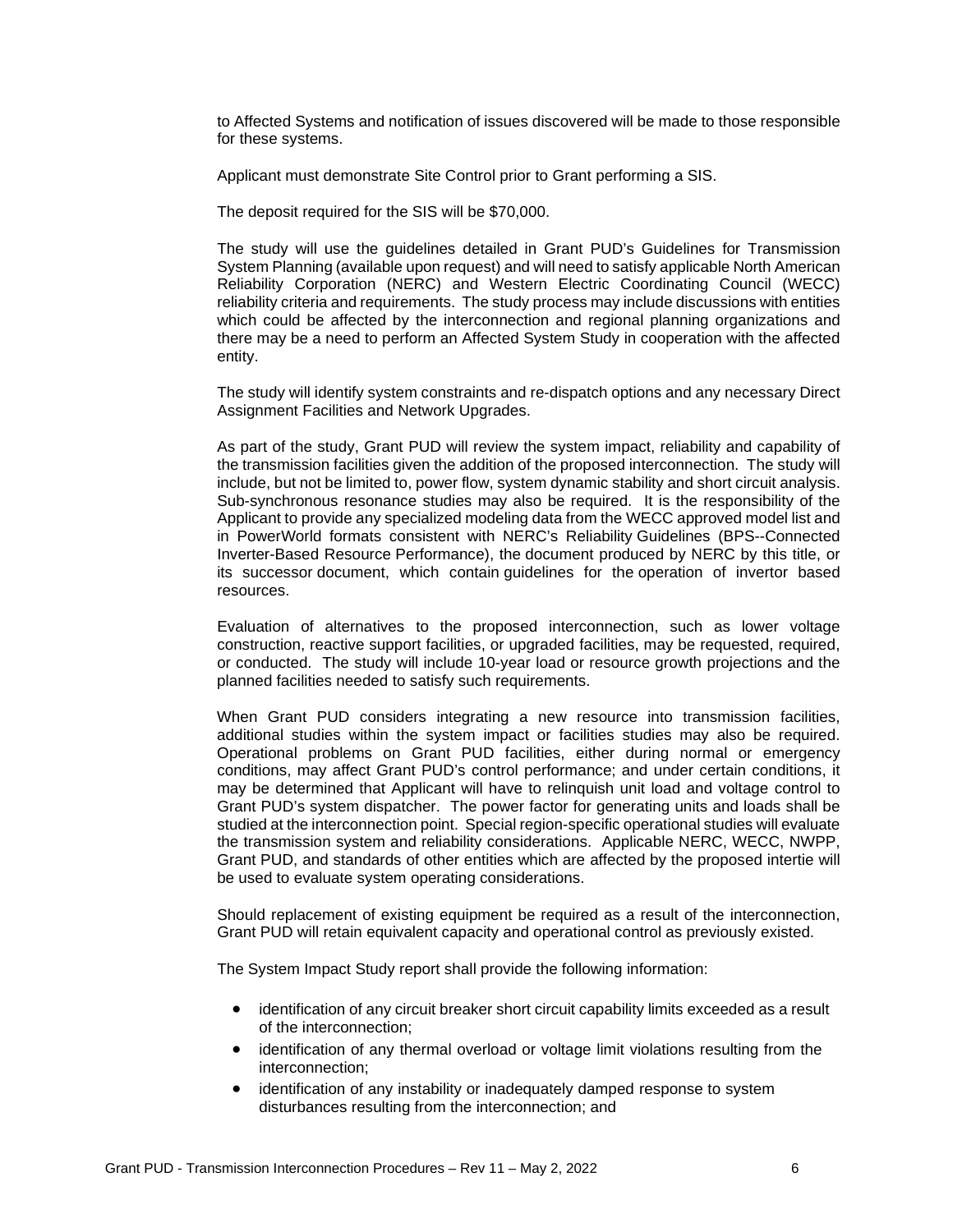• description and non-binding, good faith estimated cost of facilities required to interconnect the Project to the Grant PUD transmission system and to address the identified short circuit, instability, and power flow issues.

#### **4.2.3. Facilities Study**

A Facilities Study is necessary to determine upgrades or modifications needed as capital improvements at the point of interconnection. The study will include estimates of the cost of facilities design and construction as well as the time required to complete design and construction.

The deposit required for the Facilities Study will vary based on the scope of the proposed project and will generally be in the range of \$70,000.

Except where otherwise stated, the studies and policies outlined in this document only apply to the Grant PUD-owned facilities.

The Facilities Study report shall provide the following information:

• a description, estimated cost of and schedule to construct the facilities identified in the SIS as required to interconnect the Project to the Grant PUD transmission system; and

#### **4.2.4. Transfer Service Study**

Requesting and obtaining Transfer Service is not part of the interconnection process, but Transfer Service will generally be needed by an entity that has an interconnection to Grant PUD. An entity must apply for Transfer Service separate from the interconnection process outlined in this Procedures document.

A Transfer Service Study may be necessary to determine the adequacy of the Grant PUD transmission system to accommodate Transfer Service. The scope of a Transfer Service Study will vary based on the specific situation and the existing contractual obligations on the Grant System.

Grant will determine on a case by case basis if a study is necessary and the estimated cost of the study.

#### **4.3 Step 3 – Interconnection Agreement**

Once all applicable studies are complete, Grant PUD will work with Applicant to develop an Interconnection Agreement. The Interconnection Agreement will include but not be limited to the following:

- Applicant's responsibilities for costs
- Design and construction of the facilities to be owned by Grant PUD and paid for by Applicant
- Land acquisition and permitting
- NCRRP
- Operations and requirements as an interconnected entity to Grant PUD
- O&M to be performed by Grant PUD at Applicant's expense
- Energization of Applicant's facilities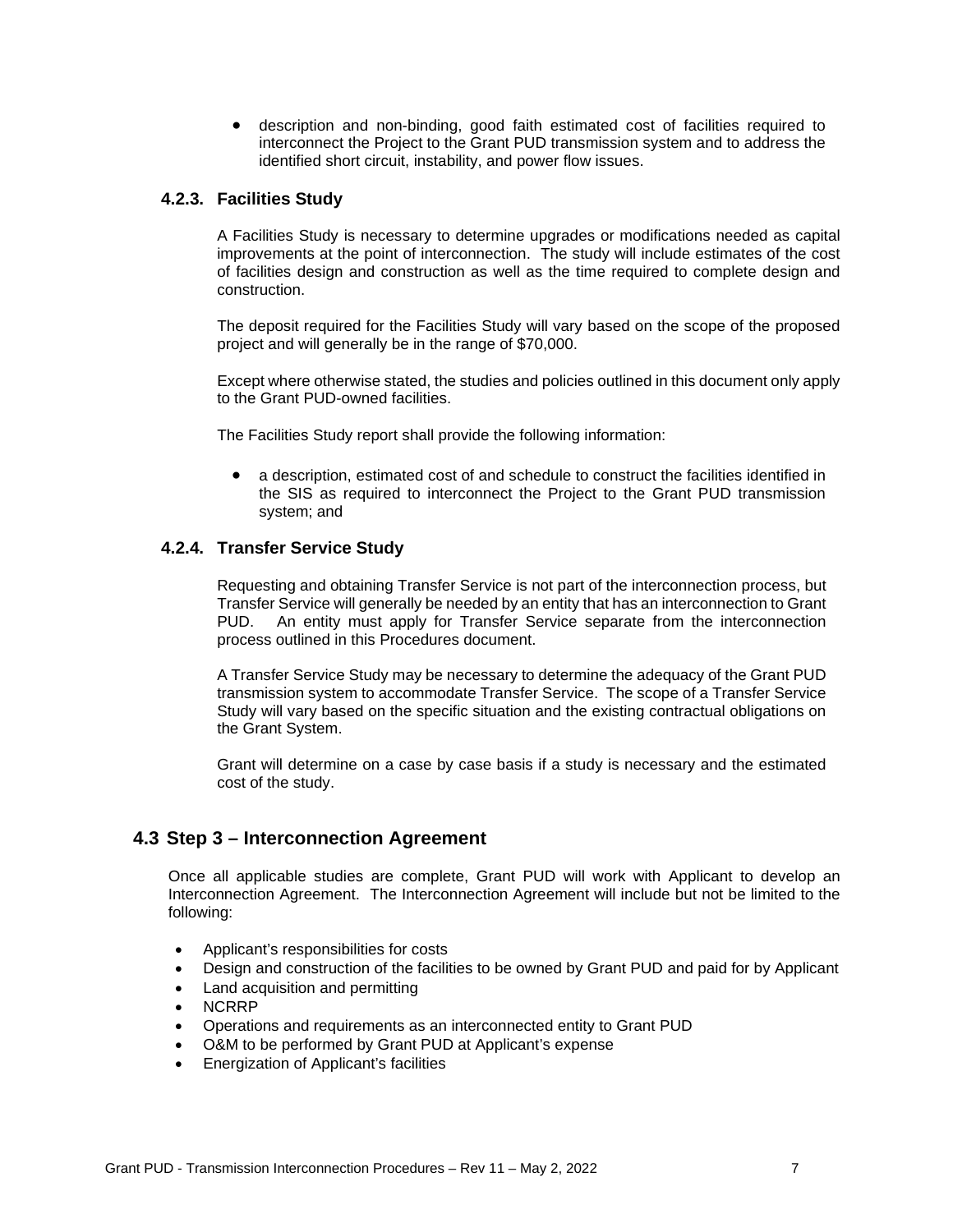Prior to Grant PUD offering an Interconnection Agreement, Applicant must demonstrate the following requirements are met in a manner acceptable to Grant PUD according to the timeline in Section 4.6 Queue Management.

- 1. Site Control (Site Control was demonstrated prior to the SIS and Grant will verify site control again before offering an Interconnection Agreement)
- 2. Intention to register as an appropriate entity with NERC
- 3. Credit Demonstrate the ability to provide a letter of credit or other acceptable form of collateral.
- 4. All Affected System concerns have been satisfied. This may include, but is not limited to
	- a. Notification from an identified Affected System that there are no concerns
	- b. Agreements with Affected Systems to construct necessary facilities to mitigate any reliability or other concerns
	- c. Agreements with Affected Systems to participate in a Remedial Action Scheme (RAS) or other procedure

Applicant shall execute the Interconnection Agreement within 30 calendar days following Grant PUD's offer of the Interconnection Agreement. If Applicant does not execute the agreement within 30 calendar days, the Applicant's request will be removed from Grant PUD's interconnection queue. Grant PUD will supply the Interconnection Agreement to Applicant for review at least 30 days prior to offering the agreement for execution. Grant will respond to questions or comments from Applicant. If Applicant does not indicate a willingness to sign the Interconnection Agreement within 30 days of the date the Interconnection Agreement is provided for review, Grant may remove Applicant from the queue.

Grant PUD will not commence any work prior to funding being provided by the Applicant per the terms of the Interconnection Agreement. Grant PUD will, unless otherwise agreed to by Grant PUD and the Applicant, design the Grant PUD facilities associated with the interconnection.

## **4.4 Step 4 – Review, Testing and Energization**

Once construction has been completed - and before energizing the new interconnection - Grant PUD will review and test (or witness testing of) the new facilities. Grant PUD will use prudent utility practice in review and testing. A testing procedure, mutually agreed to by the applicant and Grant PUD, must be in place prior to testing. Additionally, Applicant will provide updated models and or model parameters of as-built facilities to be validated through appropriate studies by Grant PUD or its contractor prior to energizing of new facilities.

A transfer agreement, covering transmission capacity and Transfer Services, must be in place prior to energizing the interconnected facilities for operation.

Before energizing, Grant PUD must also receive the appropriate record set of drawings, operating instructions and other relevant materials.

If Grant PUD does not maintain direct control of the facilities, Grant PUD will maintain backup control of all facilities deemed to be vital to system stability.

Grant PUD will require Applicant to demonstrate they are appropriately registered with NERC within one week of a facility entering commercial operation.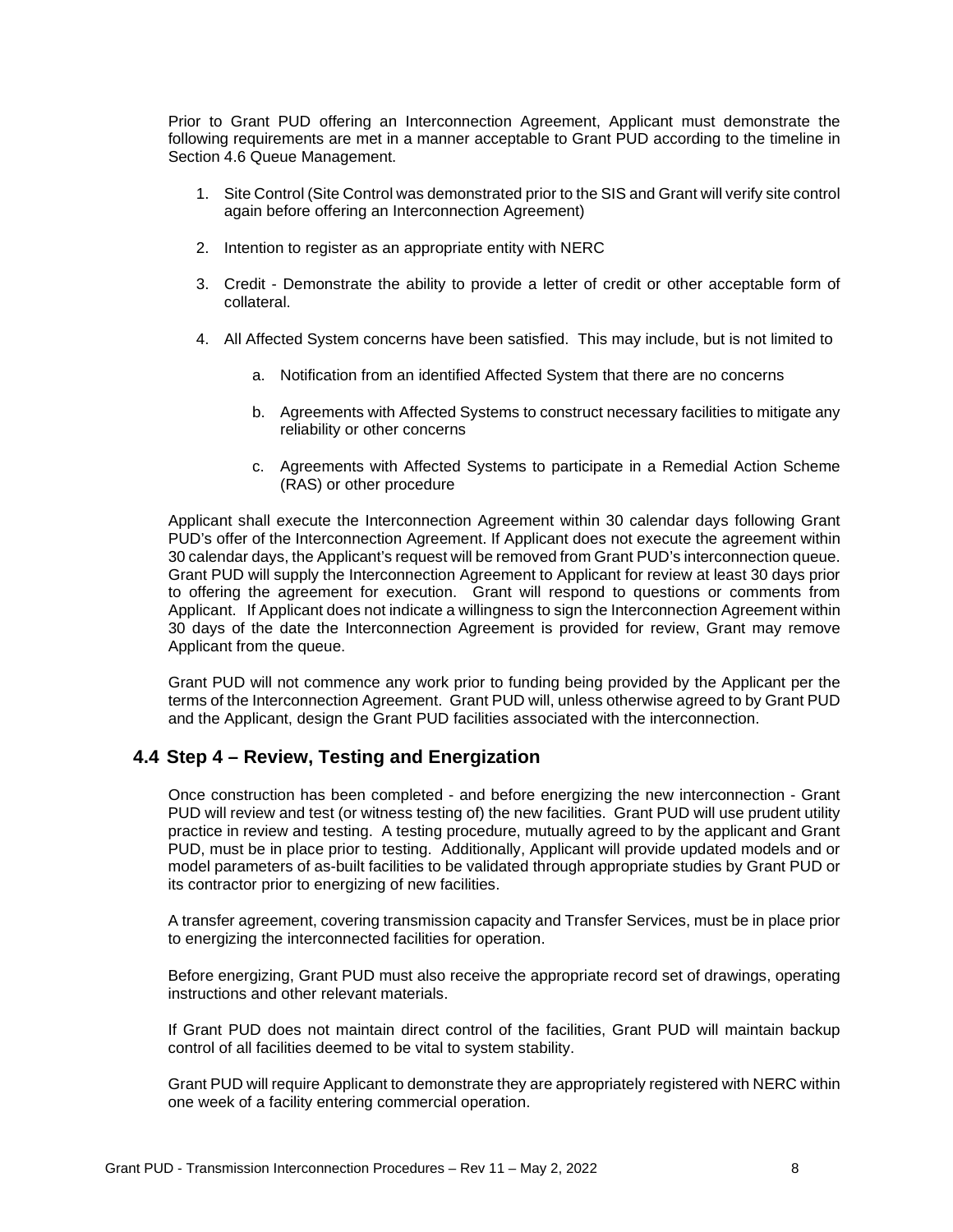See the Grant PUD Interconnection Technical Requirements for further information.

#### **4.5 Step 5 - Project Close-Out**

Grant PUD will develop a final report with a list of lessons learned to help facilitate future interconnections. Grant PUD invites Applicant to join in developing a joint final report that benefits Grant PUD and Applicant. Closeout will also include the creation of a historical file to include a record set of documents, contracts and agreements, change orders, major material and equipment specifications, design parameters etc, which will be useful should the facility ever require technical review, modification, or operational change at some future date.

#### **4.6 Queue Management**

The interconnection process involves a series of studies leading up to the signing of an Interconnection Agreement. In order to remain in the interconnection queue, Applicant must sign the agreements offered by Grant PUD within the number of days specified in these Procedures or in the applicable Study Agreement. Applicant must demonstrate Site Control, intent to register with NERC, and credit worthiness acceptable to Grant PUD in order to be offered an Interconnection Agreement. If Applicant cannot demonstrate these requirements within 30 days of the completion of all studies necessary for Grant PUD to offer an Interconnection Agreement, Applicant will be removed from the interconnection queue unless Applicant can show progress in obtaining these requirements acceptable to Grant PUD.

Applicant must be available for communication with Grant PUD. If Grant PUD is unable to contact Applicant for a period of 30 days in order conduct business associated with an application, the project associated with the application may be removed from the Grant PUD interconnection queue. If Grant PUD is performing a study under a Study Agreement and makes a reasonable request for data, Applicant must supply the data within 30 days. If Applicant fails to supply the data within 30 days, Grant PUD may terminate the study and remove Applicant from the queue.

Requests to increase the output of a generation facility with an existing queue position will be treated as a new request for interconnection and will require a new application. The incremental increase in plant output will be assigned a new queue position at the end of the queue for the purposes of cost allocation and study analysis.

Prior to the execution of a Study Agreement, Applicant may request a decrease of up to 60 percent of the plant output as designated in the initial application and the capacity in the applicable queue position will be adjusted to reflect this request. Applicant may withdraw its request for interconnection at any time by written notice of such withdrawal to Transmission Provider. Withdrawal shall result in the loss of Applicants queue position.

## <span id="page-10-0"></span>**5 Funding Requirements**

All of Grant PUD's costs associated with the interconnection request, including applicable overhead, are the responsibility of the Applicant and will be specified in the applicable Study Agreement and Interconnection Agreement. Advance funds are required before Grant PUD performs any studies, design, land acquisition or construction. Upon receipt by Grant PUD, advance funds will be placed in a cost account for the project. Any advance payment made by the Applicant in excess of the actual costs incurred by Grant PUD will be refunded, without interest. If the initial estimate does not cover actual costs, additional funds will be requested for the process to continue.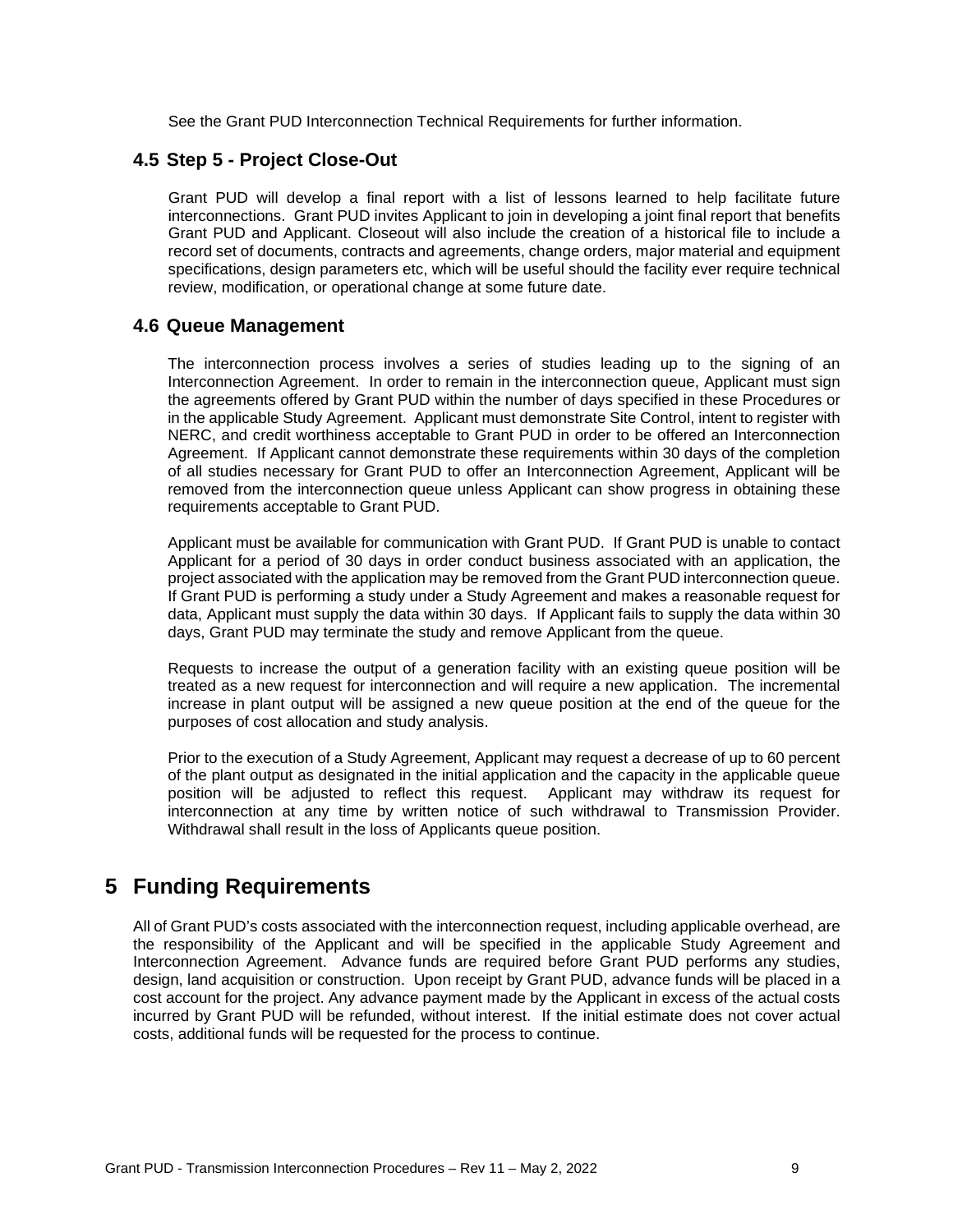#### **5.1 Feasibility, System Impact, Facilities and Transfer Service Studies**

The costs for the Feasibility, System Impact, Facilities, and Transfer Service Studies will be funded in the applicable Study Agreement.

#### **5.2 Affected System Study**

Costs associated with an Affected System Study will be funded in a separate Affected System Study agreement.

#### **5.3 Environmental and Cultural Studies**

Costs associated with environmental and cultural studies, including costs associated with an NCCRP will be funded as part of the Interconnection Agreement.

#### **5.4 Land Acquisition and Land Use Permitting**

Land acquisition and land use permitting will be funded as part of the Interconnection Agreement.

#### **5.5 Facilities Design and Construction**

Grant PUD will, unless otherwise agreed to by Grant PUD and Applicant, perform all design and construction of Grant PUD-owned facilities. The Point of Change of Ownership, sometimes referred to as the point of demarcation, will be specified in the Interconnection Agreement.

Funding for facilities design and construction will be included in the Interconnection Agreement. The Facilities Study will be used to develop the Interconnection Agreement. The Interconnection Agreement will include funding for (1) the cost of Direct Assignment Facilities to be charged to the Applicant and (2) the Applicant's appropriate share of the cost of any required Network Upgrades. The Applicant will pay its share of the costs of new facilities or upgrades, including design, before Grant PUD can begin or allow construction.

If the construction of new facilities would require the expenditure of Grant PUD funds, Grant PUD reserves the right to halt construction until funds for construction are appropriated per the terms of the applicable Interconnection Agreement.

Should replacement of existing equipment be required, the equipment will be removed and replaced at the sole expense of Applicant.

#### **5.6 Facilities Operations and Maintenance**

The Interconnection Agreement will set forth funding required, if any, for long-term operations and maintenance associated with the interconnection.

Ownership of installed facilities is determined on a case-by-case basis. However, Grant PUD generally retains operation and dispatching authority of facilities that Grant PUD does not own but considers to be an integral part of Grant PUD transmission system.

Grant PUD reserves the right to approve transmission system changes at the tap, substation, or interconnection that affect operation of Grant PUD facilities, including interconnecting with facilities of a third entity.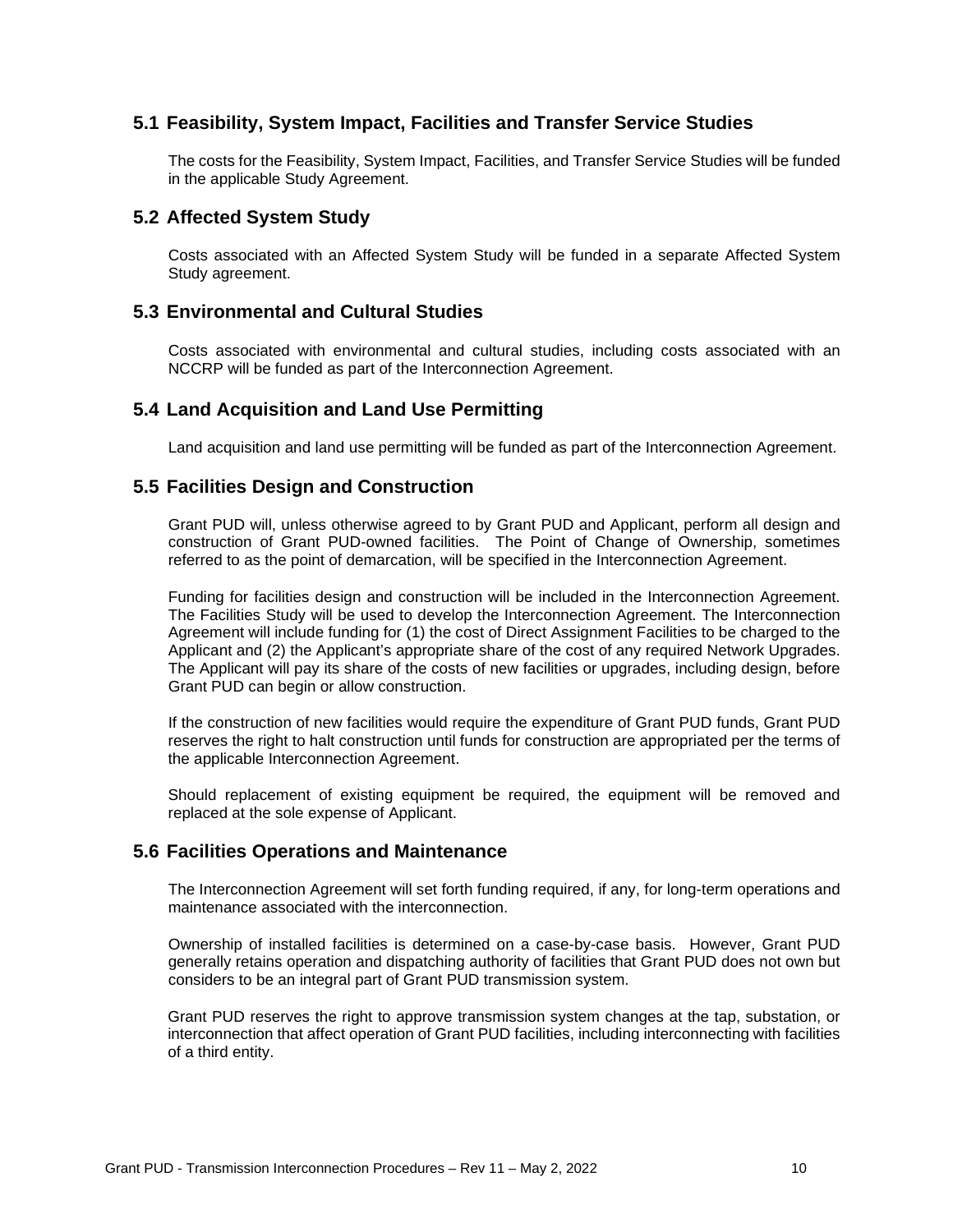## <span id="page-12-0"></span>**6 Reliability Requirements**

Interconnection to Grant PUD's transmission facilities will be consistent with prudent utility practices. A proposed interconnection must not degrade the reliability or operating flexibility of the existing power system and must not cause Grant PUD's transmission system to violate NERC or WECC transmission system performance criteria as specified in applicable reliability standards nor the Grant PUD's Reliability Coordinator's System Operating Limit methodology requirements. The interconnection must comply with WECC standards, policies, and procedures. When involving Grant PUD owned, operated or maintained facilities, the interconnection must also comply with Grant PUD engineering design and operation criteria, including but not limited to the Grant PUD Transmission Planning Guidelines. Additionally, the interconnection must adhere to any regional planning or operating entities criteria in effect, and the criteria of other entities affected by the interconnection.

Applicant will be responsible for testing and reporting requirements in accordance with applicable NERC and WECC criteria and any similar standards of a successor organization to either NERC or WECC.

## <span id="page-12-1"></span>**7 Safety and Security Requirements**

When making an interconnection to Grant PUD facilities, Applicant shall perform construction to comply with applicable safety laws, building and construction codes. These include provisions of applicable Federal, State, and local safety, health and/or industrial regulations or codes. In addition, Applicant must adhere to Grant PUD's Contractor Safety Requirements when working on Grant PUD property.

If Applicant does not adhere to construction and safety requirements, Grant PUD may issue an order to stop all or any part of the work until such time Applicant demonstrates compliance with the provision at issue. Applicant cannot make a claim for compensation or damage resulting from such work stoppage.

## <span id="page-12-2"></span>**8 Environmental Requirements and Cultural Reviews**

The Natural and Cultural Resource Review Process or NCRRP is a project review process conducted by Grant PUD, or its designee, to ensure compliance with environmental permitting, land use permitting, and cultural resources.

Grant PUD is required to assess the potential environmental impacts of any proposed interconnection in accordance with the State Environmental Policy Act (SEPA) and other environmental regulations. Applicants are advised to consult with Grant PUD as early as possible in the planning process to obtain guidance with respect to the appropriate level and scope of any studies or environmental information that Grant PUD requires. The Washington State Department of Ecology's SEPA requires that Grant PUD begin environmental review as soon as practicable. The nature of the interconnection request will dictate the level of SEPA compliance required.

The environmental review process can range from a categorical exclusion to a comprehensive environmental impact statement, including the required public process for such a statement. The cultural review process can possibly be short, depending on preliminary findings. Findings may also rule the project as non-viable or require substantial archaeological studies for significant cultural sites. The environmental and cultural review process uses input from previous and other ongoing studies and construction planning processes. Continuation of the interconnection process at any and every step is contingent upon favorable environmental and cultural review

If the interconnection request does not involve integration of a new source of generation into Grant PUD transmission facilities, change the operation limits of existing generation, provide service to new discrete loads, or cause major system changes - and there are no adverse impacts identified, Grant PUD may be able to prepare a categorical exclusion for the interconnection. This process can take up to six months to complete, depending on the scope of the interconnection. If the interconnection does involve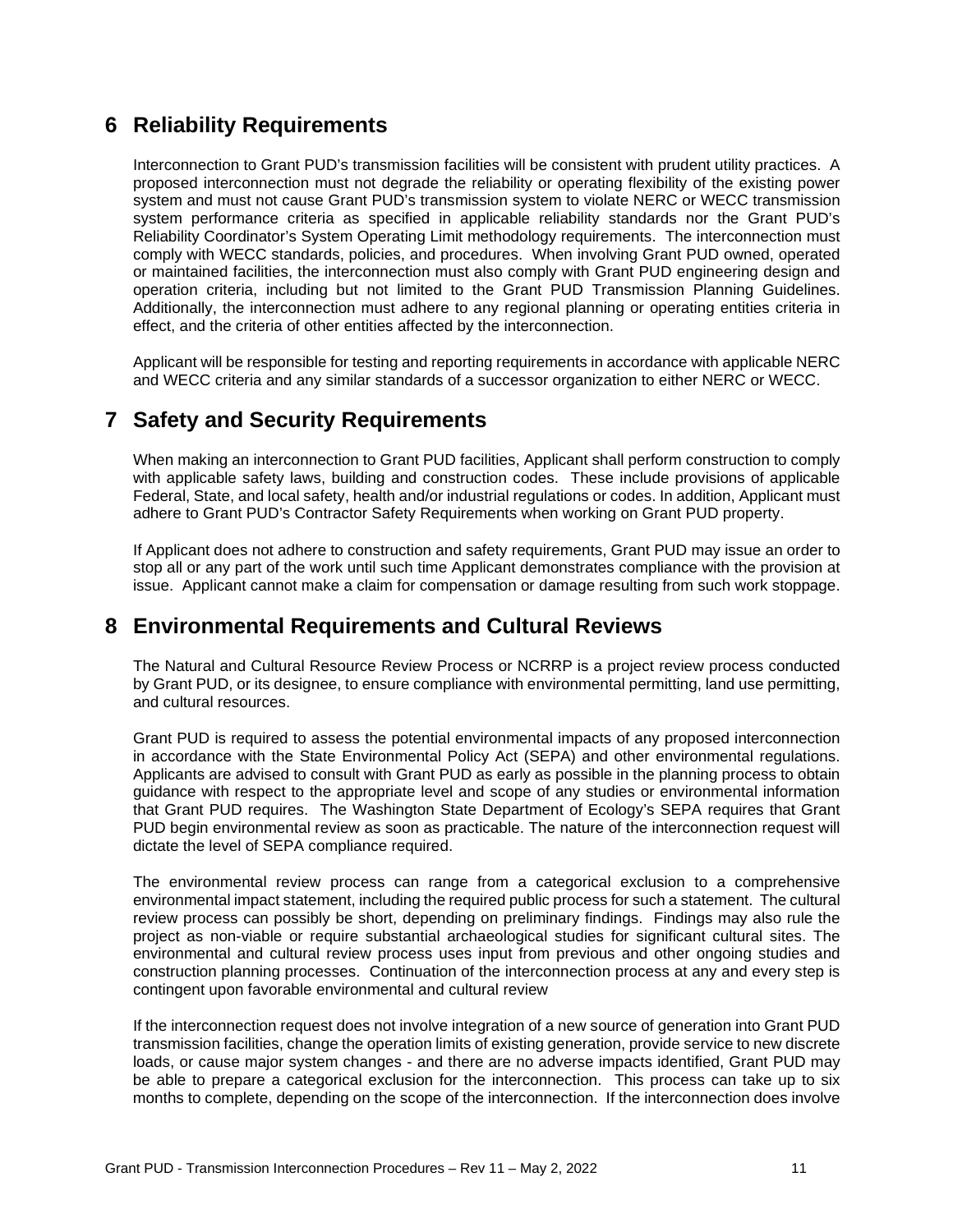any of the actions mentioned above, the environmental review process may take 18 months or more, depending on the scope of the interconnection. If Grant PUD determines that an environmental assessment (EA) or an environmental impact statement (EIS) is required, Grant PUD may prepare the EA or EIS and, if necessary, use a contractor selected by Grant PUD. If an EA is prepared, one result may be a determination that an EIS is necessary (in the case that significant impacts may occur or controversy is likely), thus extending the time to complete SEPA compliance.

Grant PUD may participate in the environmental process of another Federal, State, or local agency involved with a project to satisfy portions of its SEPA requirements. Environmental reviews and related studies conducted by other agencies cannot, however, be routinely adopted. They must meet the standards placed upon Grant PUD by SEPA or other governmental agency procedures.

The environmental process may be influenced by the SIS or the Facilities Study. If the results of studies demonstrate a need for system additions to support the interconnection, the environmental studies must address the additions along with the interconnection. The applicable SEPA documents will be completed before Grant PUD renders a final decision on the request for interconnection. Grant PUD considers the environmental analysis contained in the SEPA documents in reaching its decisions for an interconnection, as stipulated in the SEPA or other governmental agency procedures.

When Applicant will own equipment located in Grant PUD's substation, switch yard or right-of-way, Applicant shall be financially responsible for all activities necessary to comply with the requirements of existing or subsequent applicable Federal, State, or local environmental laws and regulations. Where specific environmental mitigation, as determined through the SEPA process, is required as a result of construction activities, Grant PUD is obligated to report annually on the status of such mitigation. Applicant shall provide Grant PUD with periodic reports in sufficient detail to permit Grant PUD to compile and submit its site environmental annual report.

Applicant must comply with all Federal, State and local laws regarding hazardous materials, as well as Grant PUD safety requirements when working on Grant PUD property.

Grant PUD has an internal environmental and cultural review process in addition to the State and Federal requirements. This is mandatory for all projects prior to any disturbance to the area. These reviews can be performed simultaneous with the environmental review and should be started as soon as the scope of the project on the surrounding land can be determined. A satisfactory cultural review is required prior to start of construction, or any activity which will disturb the site. Grant PUD may require a cultural observer on site during any construction activity on Grant PUD property or facilities. This observer has the authority to stop the project, depending on discoveries which may be unearthed during the construction process. Applicant cannot make a claim for compensation or damage resulting from such work stoppage.

If the review process determines that the interconnection does not satisfy Federal, State, or Grant PUD requirements, Grant PUD will either deny the request or work with the Applicant to revise aspects of the interconnection request to meet environmental and cultural criteria. Such revisions may occur at various steps during the process.

## <span id="page-13-0"></span>**9 Land Acquisition and Land Use Permitting Requirements**

Land acquisition and land use permitting will be included in the Interconnection Agreement. This work involves initiating research of property ownership and zoning, title search and determination, legal land surveys, preparation of legal descriptions and documents, and appraisals. The process may extend through the completion of construction. Typically, negotiations between Grant PUD, Applicant and/or affected landowners do not begin until the environmental record of decision or finding of no significant impact is complete, prior to construction.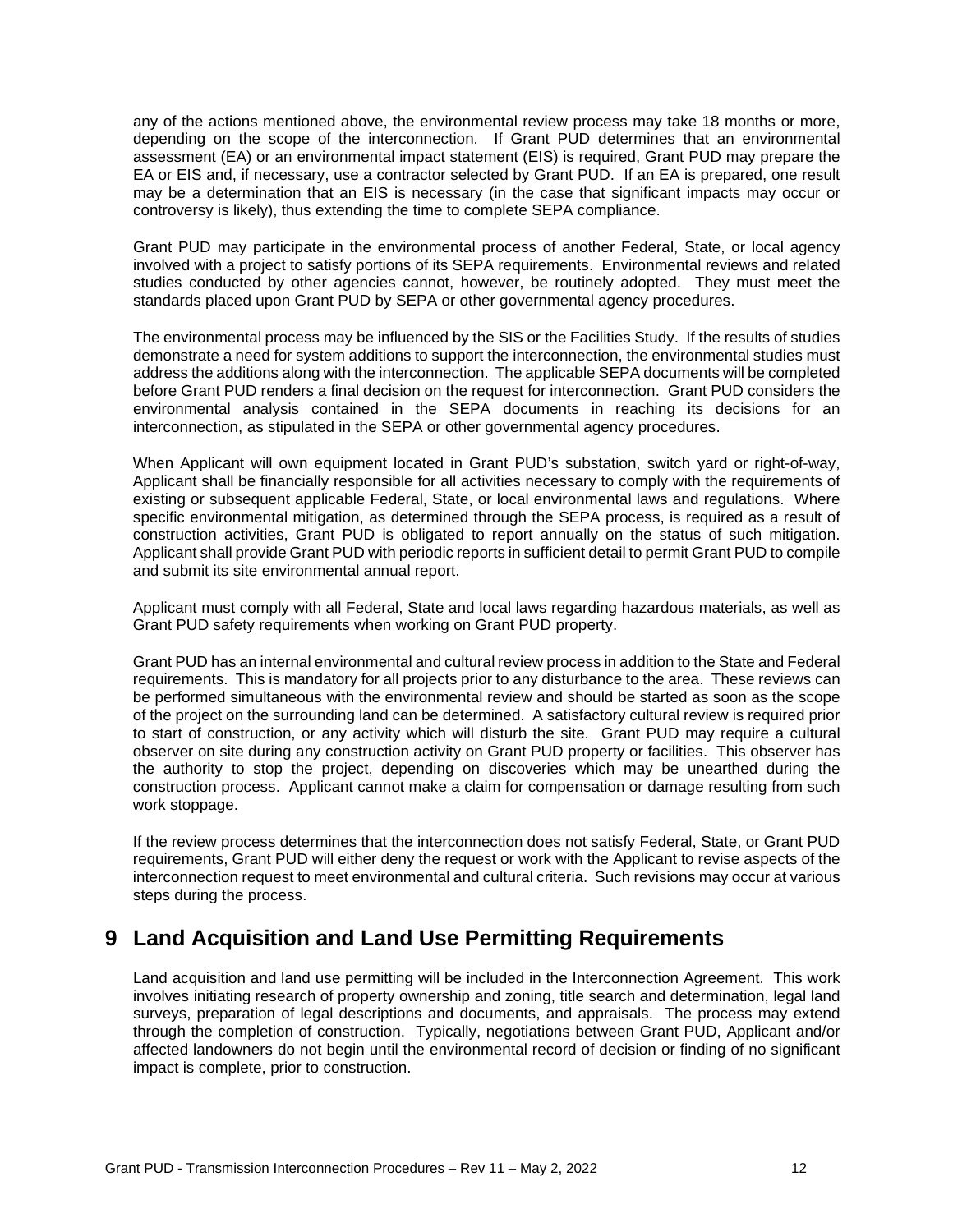If the interconnecting facilities are to be owned by Grant PUD, then any new land rights necessary for the interconnection must be owned by Grant PUD. Grant PUD typically conducts all land acquisition and land use permitting activities, including title search and determination, legal land surveys, preparation of legal documents, title insurance, appraisals, negotiations, payment and recording of documents in the County Auditor's Office. Projects may also require damage resolution with landowners following construction. All land rights must be acquired pursuant to Federal, State, County and local laws governing acquisition of real property and land use permits, which is particularly important when other Federal, State and institutional lands are affected by the interconnection.

In certain circumstances, Grant PUD may determine that Applicant is capable of performing the necessary land rights and land use permit activities. When this is the case, Grant PUD will coordinate closely with Applicant to ensure proper procedures are followed, and that the proper land rights and land use permits are obtained. Agreements concerning land acquisition issues such as fee or easement, right-of-way width, and title acceptability must be reached between Grant PUD and Applicant before any land rights are acquired and transferred to Grant PUD.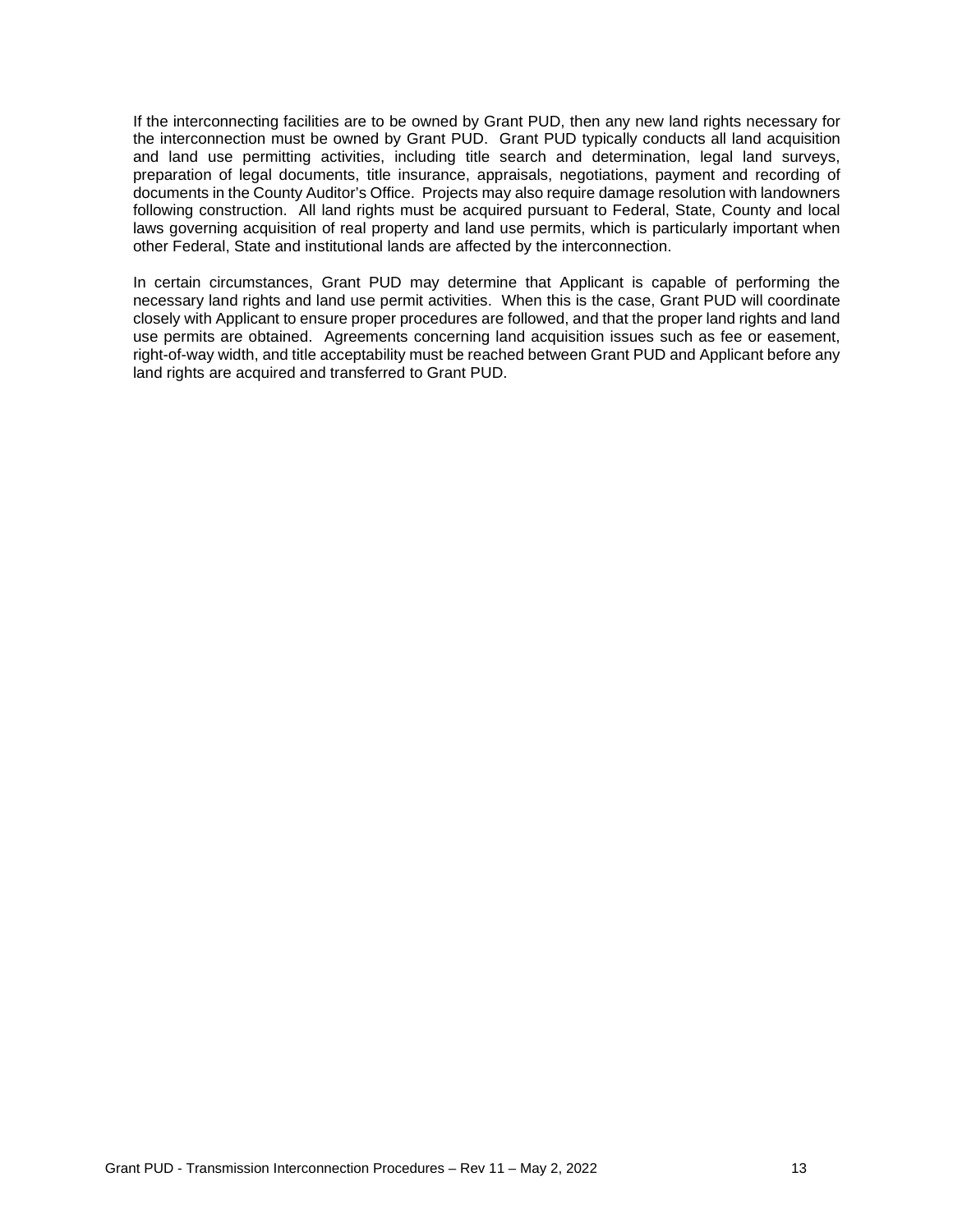## **Appendix A – Application for Interconnection Public Utility District No. 2 of Grant County, Washington**

<span id="page-15-0"></span>

|        | 2. Applicant's Full Street Address (include State and ZIP):                                                                                                                                                                                                                              |
|--------|------------------------------------------------------------------------------------------------------------------------------------------------------------------------------------------------------------------------------------------------------------------------------------------|
|        |                                                                                                                                                                                                                                                                                          |
|        |                                                                                                                                                                                                                                                                                          |
|        |                                                                                                                                                                                                                                                                                          |
|        |                                                                                                                                                                                                                                                                                          |
|        |                                                                                                                                                                                                                                                                                          |
|        | 7. Proposed/Estimated Date of Interconnection: _________________________________                                                                                                                                                                                                         |
|        |                                                                                                                                                                                                                                                                                          |
|        | 9. Capacity Associated with the Interconnection Request: ________ MW                                                                                                                                                                                                                     |
|        | 10. Name, Title, Company, Address, Phone and E-mail of Authorized Interconnecting                                                                                                                                                                                                        |
|        | Contractor/Representative - if applicable:                                                                                                                                                                                                                                               |
|        |                                                                                                                                                                                                                                                                                          |
|        |                                                                                                                                                                                                                                                                                          |
|        | 11. Type of Interconnection requested (mark all that apply):                                                                                                                                                                                                                             |
| ⊔      | Transmission Line Tap(s)                                                                                                                                                                                                                                                                 |
| ⊔<br>❏ | Substation Breaker Bay Additions(s)<br><b>Additional Delivery Points(s)</b>                                                                                                                                                                                                              |
| ❏      | General Tie-Line(s)                                                                                                                                                                                                                                                                      |
| ❏      |                                                                                                                                                                                                                                                                                          |
|        | 12. Information required with the initial application in order to be placed in the Queue.                                                                                                                                                                                                |
| ❏      | Single-line diagram(s) showing the proposed interconnection clearly indicating the Grant PUD<br>facility involved in the interconnection, including any relaying and metering facilities.                                                                                                |
| $\Box$ | Drawing(s) indicating physical arrangements of existing and proposed facilities                                                                                                                                                                                                          |
| $\Box$ | Geographic location of the proposed interconnection, including maps showing land ownership and<br>zoning - if available. If a tap, indicate adjacent structure numbers.                                                                                                                  |
| $\Box$ | Description of the proposed routing, approximate lengths and conductor size of transmission line<br>additions or modifications, and dimensions and configurations of new structures.<br>Proposed<br>transmission path(s) and service arrangements between resources and associated loads |
| ❏      | Description of the generating resources or loads to be served by the interconnection and the<br>proposed transmission path(s) and service arrangements between resources and associated<br>loads, where applicable. The description should include the following:                        |

a. Maximum power output or load requirements, including 10-year projections, by delivery points, of winter and summer peaks for loads served or generation supplied through the point of interconnection;